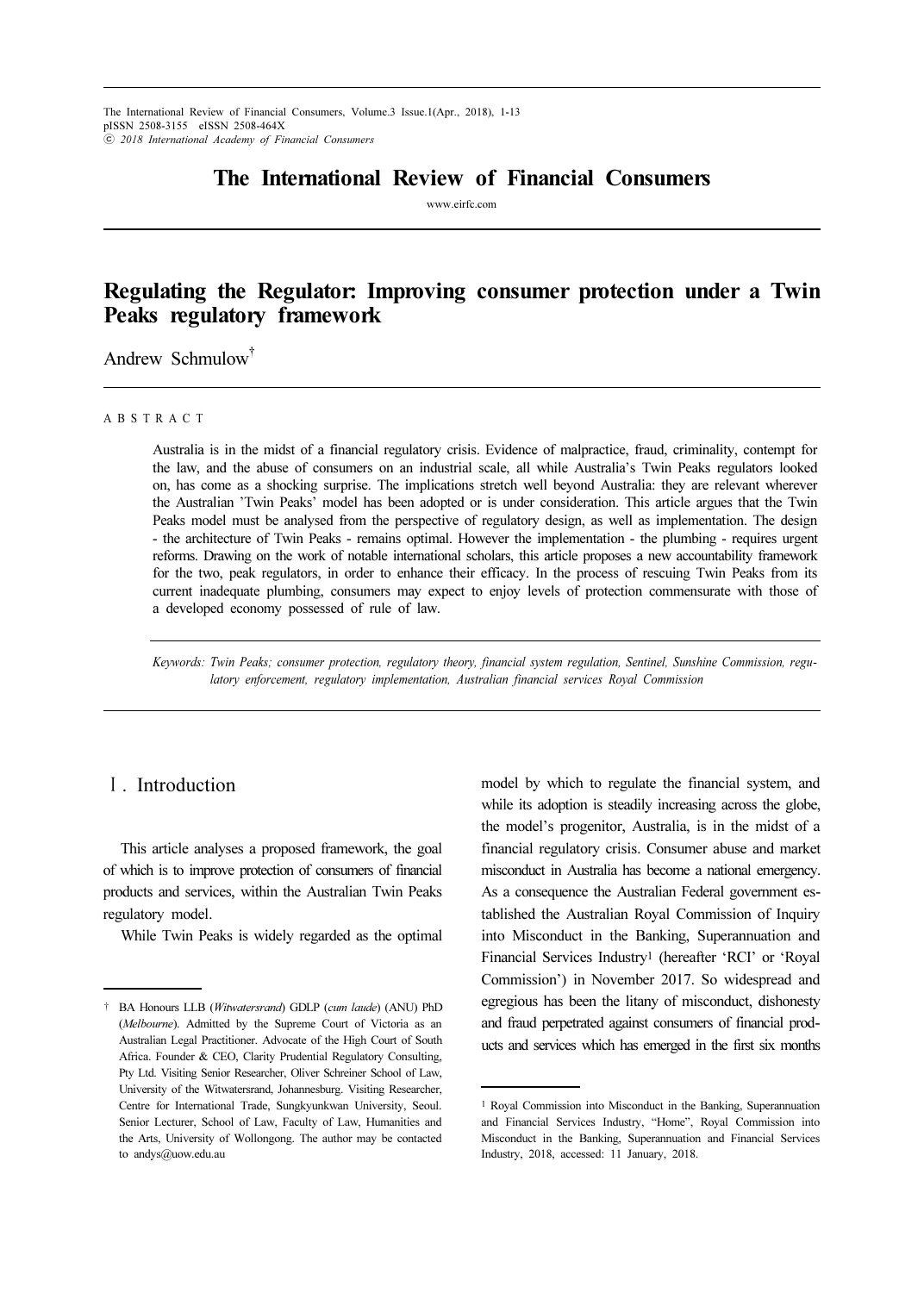of testimony before the Commission, that the Australian public has been left reeling. A recitation of instances of misconduct (which is primarily in the form of consumer abuse), or a description of the types of harm visited upon consumers is not within the purview of this article. Suffice it to say that even before the establishment of the RCI, the extent and gravity of consumer abuse was sufficient to deem the establishment of such a Commission a necessity. What has emerged during testimony indicates that the abuse that was known of, and which precipitated the establishment of the Commission was a mere tip. The remainder of the iceberg is still to be uncovered.

What has been of equally great concern is the evidence that has emerged of how Australia's consumer protection peak, the Australian Securities and Investments Commission (ASIC), ignored evidence of misconduct or actively colluded with regulatees, and failed consistently for over ten years to protect consumers or punish wrongdoers. It is for this reason that the current crisis may accurately be described as a 'financial regulation crisis'. What this writer describes as Australia's GF(r)C - Great Financial (regulatory) Crisis.

Consequently this article will focus on how to improve the efficacy of consumer protection within the Twin Peaks regulatory architecture. To that end this writer will draw upon the work of a number of leading scholars, each of whom has put forward mechanisms for enhanced oversight, and with that, the prospect of enhanced regulator efficacy. Together these mechanisms are termed a 'regulator for the regulators'.

#### Ⅱ. A regulator for the regulator

In the aftermath of the Global Financial Crisis (GFC) the prevailing narrative asserted that the GFC was as a result of poor market conduct and wide-scale consumer abuse (principally in the US subprime lending market). Similarly, the perceived solution appeared at first blush to require ceding more power to the regulators.2 This narrative-cum-solution assumed that the regulators were inadequately empowered to begin with.3 Whether this

was correct requires a deeper analysis, and one which takes account of regulatory capture.

This cannot be stressed enough. As emphasised by a vast literature, financial institutions pay virtually unlimited sums to shape financial policies, regulations and supervisory practices to serve their private interests. As emphasised by an equally vast literature, narrow political constituencies work tirelessly on tilting the financial rules of the game so as to collect a greater share of the economy's resources.<sup>4</sup>

Not only because a thorough investigation of the causes and possible solutions requires an investigation of all potential culprits, but more importantly, because there is existing scholarship which specifically points to the existence of capture of regulators prior to the GFC.<sup>5</sup> Solutions aimed at addressing capture then become relevant to an inquiry into the enhancement of Australia's Twin Peaks regime (and other, later Twin Peaks adopters), in light of the evidence of regulatory capture also in Australia, which in turn precipitated our GF(r)C.

Despite the ever-increasing body of evidence that points to the failures of our regulators, the response from the Australian Federal government was, initially at least, to provide our regulators with more power, such as the new bank executive accountability regime.6 Again, this begs the question: was the poor performance of Australia's

<sup>2</sup> See for example: Treasury Laws Amendment (Banking Executive Accountability and Related Measures) Bill 2017 (Cth) 2017.

<sup>3</sup> See: Frederic S. Mishkin, NBER Working Paper Series, Over the Cliff: From the Subprime to the Global Financial Crisis, National Bureau of Economic Research No 16609 (2010); Paul G. Mahoney, Law, Economics, & Business Workshop, Deregulation and the Subprime Crisis, Berkley Law: Legal Scholarship Repository (2016).

<sup>4</sup> Ross Levine, "The governance of financial regulation: reform lessons from the recent crisis", series edited by Monetary and Economic Department, in BIS Working Paper, Vol. 329, Bank for International Settlements, November, 2010, p 10.

<sup>5</sup> Stijn Claessens & Laura Kodres, "The Regulatory Responses to the Global Financial Crisis: Some Uncomfortable Questions", in IMF Working Paper, no. WP/14/46, Research Department and Institute for Capacity Development, International Monetary Fund, March, 2014, p 6/12; Andrew Baker, "Restraining Regulatory Capture? Anglo-America, Crisis Politics and Trajectories of Change in Global Financial Governance", International Affairs (Royal Institute of International Affairs 1944-), Vol. 86, no. 3 (May, 2010); Eric Monnet, Stefano Pagliari & Shahin Vallée, "Europe Between Financial Repression And Regulatory Capture", in Finance & Financial Regulation, Bruegel Working Paper 2014/08, Bruegel, July, 2014; Simon Johnson & James Kwak, 13 Bankers: The Wall Street Takeover and the Next Financial Meltdown, 2010.

<sup>6</sup> Treasury Laws Amendment (Banking Executive Accountability and Related Measures) Bill 2017 (Cth), 2017.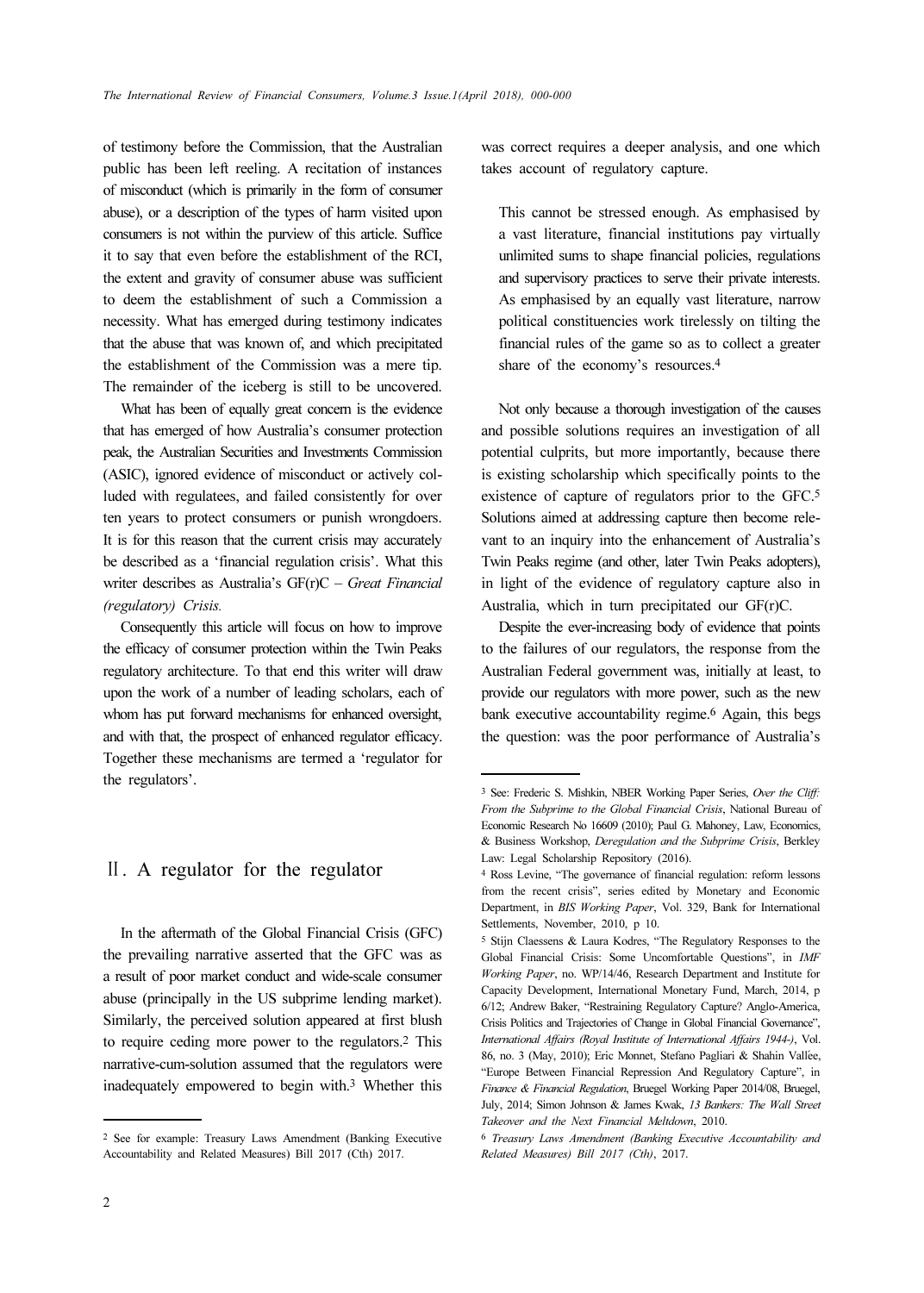regulators a result of inadequate power and resources? Or was it as a result of inadequate enforcement of existing powers? This question is crucial, because if the cause was the latter, then providing more power to our regulators will not fix an underlying unwillingness to exercise the powers already provided. Extending more power to regulators that do not exercise the powers they already have is not a uniquely Australian response. As Barth et al state:

Unfortunately, in the wake of the [global financial] crisis, we now seem to be lurching from one simplistic, unqualified ideology— that private markets will look after society's interests—to an equally flawed, if not more perilous, ideology—that the Guardians will always act in society's interests, so let's give them more power to do so.<sup>7</sup>

Evidence before the RCI, and anecdotal evidence leading up to the establishment of the RCI indicated that Australia's peak regulators, ASIC and APRA (Australian Prudential Regulation Authority) were, at best missing in action, or at worst actively colluding with dishonest, and at times criminal financial services providers.

It's not that the Australian Securities and Investments Commission (ASIC) is in need of added muscle. It needs to grow a spine… ASIC is the law enforcement agency that shies away from enforcement, particularly in the top end of town.<sup>8</sup>

Evidence abounds of serious misdeeds in the Australian financial services industry so widespread and so common, that there is a credible argument to be made that criminality, fraud, and consumer abuse has become systemic. Australia's banc assurers have rigged interest rates, repeatedly stolen from their customers – including customers who were deceased9 - and rejected legitimate insurance claims for

death and permanent disablement, including from customers who had been left paralysed;10 despite having paid premiums, in some cases, for decades. In other cases banks foreclosed on borrowers who had never missed a payment, or had never been in arrears.<sup>11</sup>

Since the financial crisis, they have forked out more than \$1 billion in fines and compensation for their misdeeds. But not one senior banking executive has faced a court room for any of this.<sup>12</sup>

Despite being invested with the power to launch criminal and civil proceedings, for the past 15 years ASIC has instead chosen to use, almost exclusively, enforceable undertakings13 - described as a slap on the wrist, replete with a *hollow threat*<sup>14</sup> to take stronger action if the undertaking is breached. Criticism of the manner in which these undertakings are heavily negotiated, and the comparatively small fines that are attendant thereto has been withering.15 At other times financial service providers have simply ignored the undertakings given to ASIC, without repercussions.<sup>16</sup>

It is within the context of these failings that the 2014 Financial System Inquiry ('Murray Inquiry' or 'FSI')<sup>17</sup> recommendation for the creation of a Financial Regulator Assessment Board18 (hereafter referred to as the 'FRAB'; 'Assessment Board'; 'Board of Assessment'; or simply as the 'Board') to oversee the regulators warrants examination.

<sup>7</sup> James R. Barth, Gerard Caprio & Ross Levine, "Making the Guardians of Finance Work for Us", Chap. 8, in Guardians of Finance: Making Regulators Work for Us, 2012, p 211.

<sup>8</sup> Ian Verrender, "Banking royal commission: How ASIC went missing in action with the banks", series edited by Australian Broadcasting Corporation, in Analysis, Australian Broadcasting Corporation, 25 April 2018, 1:09 pm, accessed: 4 July, 2018.

<sup>9</sup> Emily Stewart, "Banking royal commission: How dead people can be charged bank fees", series edited by Australian Broadcasting Corporation, in News, Australian Broadcasting Corporation, 19 April

<sup>2018, 4:50</sup> pm, accessed: 4 July, 2018.

<sup>10</sup> Dr Benjamin Koh, "The Price of Silence: by Commonwealth Bank whistleblower Dr Benjamin Koh", series edited by Michael West, in Finance, Michael West, 30 May, 2018 accessed: 4 July, 2018.

<sup>11</sup> Elizabeth Redman & Cliona O'Dowd, "Banking royal commission live: CBA may have breached ASIC Act, Hayne told", 'News', The Australian, 2018 at 4:43 PM.

<sup>12</sup> Ian Verrender, op cit.

<sup>13</sup> Ian Ramsay & Miranda Webster, "ASIC Enforcement Outcomes: Trends and Analysis", Company and Securities Law Journal, Vol. 35, no. 5 (November, 2017).

<sup>14</sup> Ian Verrender, op cit.

<sup>15</sup> Dan Ziffer, "Banking royal commission casts doubt on regulator ASIC's enforceable undertakings", series edited by Australian Broadcasting Corporation, in News, Australian Broadcasting Corporation, 17 May 2018, 7:48pm, accessed: 4 July, 2018.

<sup>16</sup> Clancy Yeates, "Funeral insurer targeting Indigenous Australians ignored court orders", 'Business', The Sydney Morning Herald, Business Day ed., 2018.

<sup>17</sup> Financial System Inquiry, "Financial System Inquiry Final Report", series edited by The Treasury of the Australian Government, The Treasury, Commonwealth Government of Australia, November, 2014. <sup>18</sup> Ibid, p 239.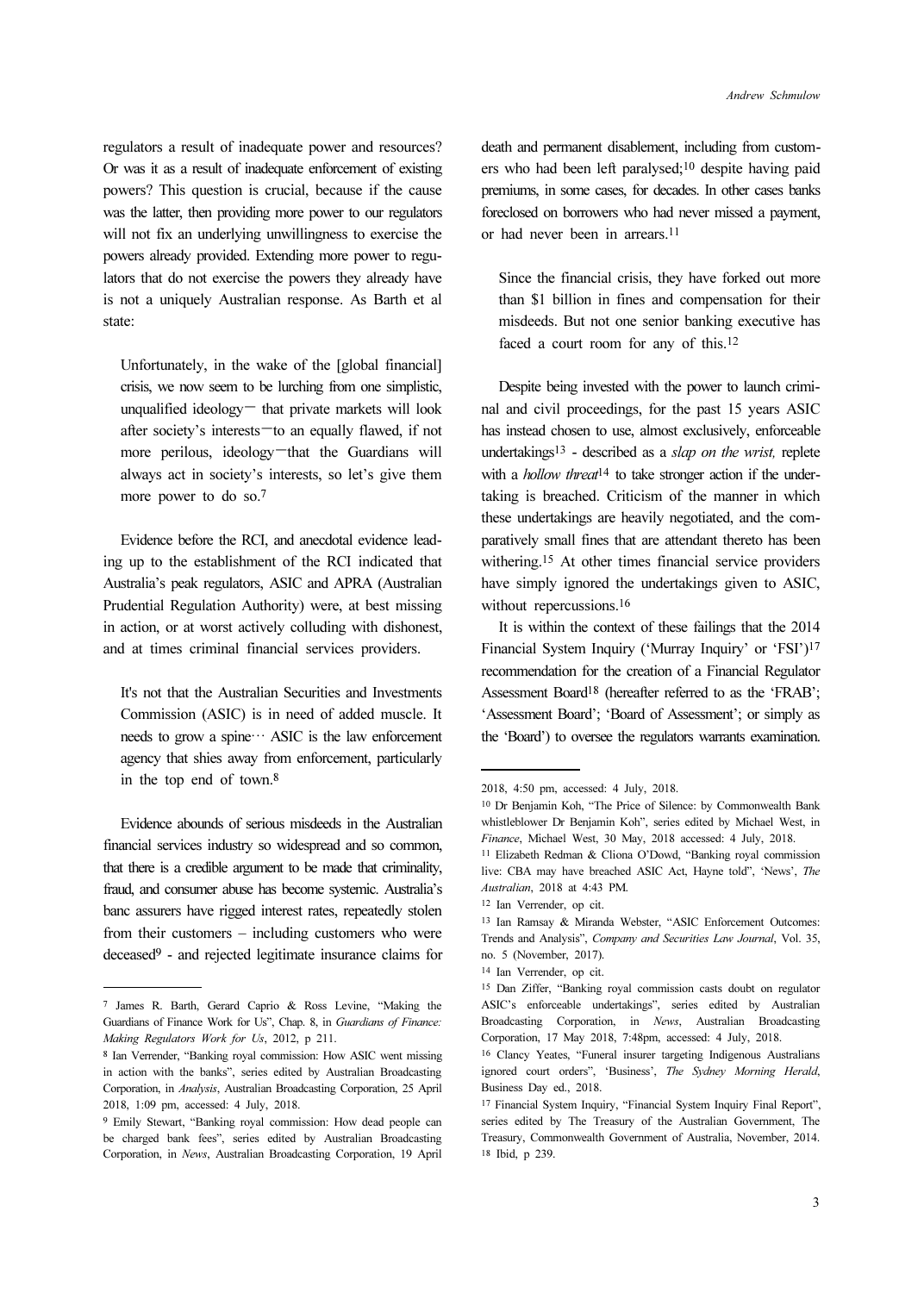This recommendation forms part of an international body of scholarship aimed at enhancing regulator efficacy – a body of scholarship that dates back to the late 1800s and the contribution of Charles Francis Adams Jnr.<sup>19</sup>

Arguably the most developed proposal is that of Barth, Caprio and Levine.20 Published in 2014, the authors address the failures exhibited by the regulators' prior to the GFC. Their proposal for a panel of oversight comprised a committee of experts called a 'Sentinel'.21 Their thesis builds upon the work of Charles Adams Jnr who, observing the unfettered market power exercised by the railroad barons, argued in the late 1860s for the creation of an expert, permanent, apolitical body – a regulatory commission:

To organize that intelligence should be the labor of a new commission, composed of such men in material life as Story was in law, Mann in education, and Bache in science. These men must study causes, point out effects, and indicate remedies.<sup>22</sup>

McCraw23 christened this proposed commission a 'Sunshine Commission': 'a commission that would shed the cleansing light of disclosure on the hitherto secret affairs of business corporations'24 to which Breger et al added: 'an impartial body of experts that would investigate, examine, and report on railroad activities but would not have enforcement power.'<sup>25</sup>

Informed by this scholarship, Barth et al's proposal is for an institution that would act on the public's behalf. This would entail providing informed, expert, and independent assessments of financial regulation. To that end they envisaged an authoritative institution, and independent of short-term politics; independent of the financial services industry; vested with the power to demand

the information necessary for assessing and monitoring the regulators – the 'Guardians of Finance'; possessed of multidisciplinary expertise to enable it to process the information it gathers; sufficiently prominent to deliver assessments to the public and Parliament; and capable of influencing an open discussion of financial regulatory policies. Barth et al argue that these characteristics are 'necessary for improving the still seriously flawed financial regulatory institutions operating around the world today.'<sup>26</sup>

An institution such as this would plug a gap that the authors assert exists world-wide. They assert that the 'absence of an institution with these five traits means that the public cannot effectively evaluate financial regulation and, therefore, cannot constantly oblige the Guardians to act in the public interest.'<sup>27</sup>

The Sentinel would improve the entire apparatus for writing, enacting, adapting and implementing financial regulations. … reduce the ability … to obfuscate regulatory actions … make regulators more accountable for [their] societal repercussions … reduce the probability and costliness of regulatory mistakes and supervisory failures. … the Sentinel's reports to legislators would help reduce the influence of special interests …. sole objective … to evaluate the state of financial regulation from the [public's] perspective … help inform… and… augment public influence over financial regulation.<sup>28</sup>

Barth et al and Levine target this new framework squarely at enhancing regulator efficacy, by providing a structure that addresses what is currently lacking:

Successful and lasting reform requires addressing a core cause of the systemic malfunctioning of financial systems —poor governance of the Guardians of Finance.<sup>29</sup>

Examples exist, but are relatively rare. They include (to a limited policy-extent – that is to say limited to the function of the provision of independent expert advice, at arms-length from both the regulator and the regulatee)

<sup>19</sup> Adams, Jr., Charles Francis, "Boston", Vol. 106, no. 218 (January, 1868).

<sup>20</sup> James R. Barth, Gerard Caprio & Ross Levine, op cit.

<sup>21</sup> Ibid, p 203-232.

<sup>22</sup> Adams, Jr., Charles Francis, op cit, p 25.

<sup>23</sup> Thomas K. McCraw, Prophets of Regulation: Charles Francis Adams; Louis D. Brandeis; James M. Landis; Alfred E. Kahn, 1986. <sup>24</sup> Ibid, p 15.

<sup>25</sup> Marshall J. Breger & Gary J. Edles, Independent Agencies in the United States: Law, Structure, and Politics, 2015, p 27. See also a proposal along similar lines for an 'Expert Review Panel': Stefano Pagliari, "How Can We Mitigate Capture in Financial Regulation?", Chap. 1.0, in Making Good Financial Regulation. Towards a Policy Response to Regulatory Capture, edited by Stefano Pagliari, series editor: ICFR (International Centre for Financial Regulation), 2012, p 4.

<sup>26</sup> James R. Barth, Gerard Caprio & Ross Levine, op cit, p 204.

<sup>27</sup> Ibid, p 203.

<sup>28</sup> Ross Levine, op cit, 2.

<sup>29</sup> James R. Barth, Gerard Caprio & Ross Levine, op cit, p 213.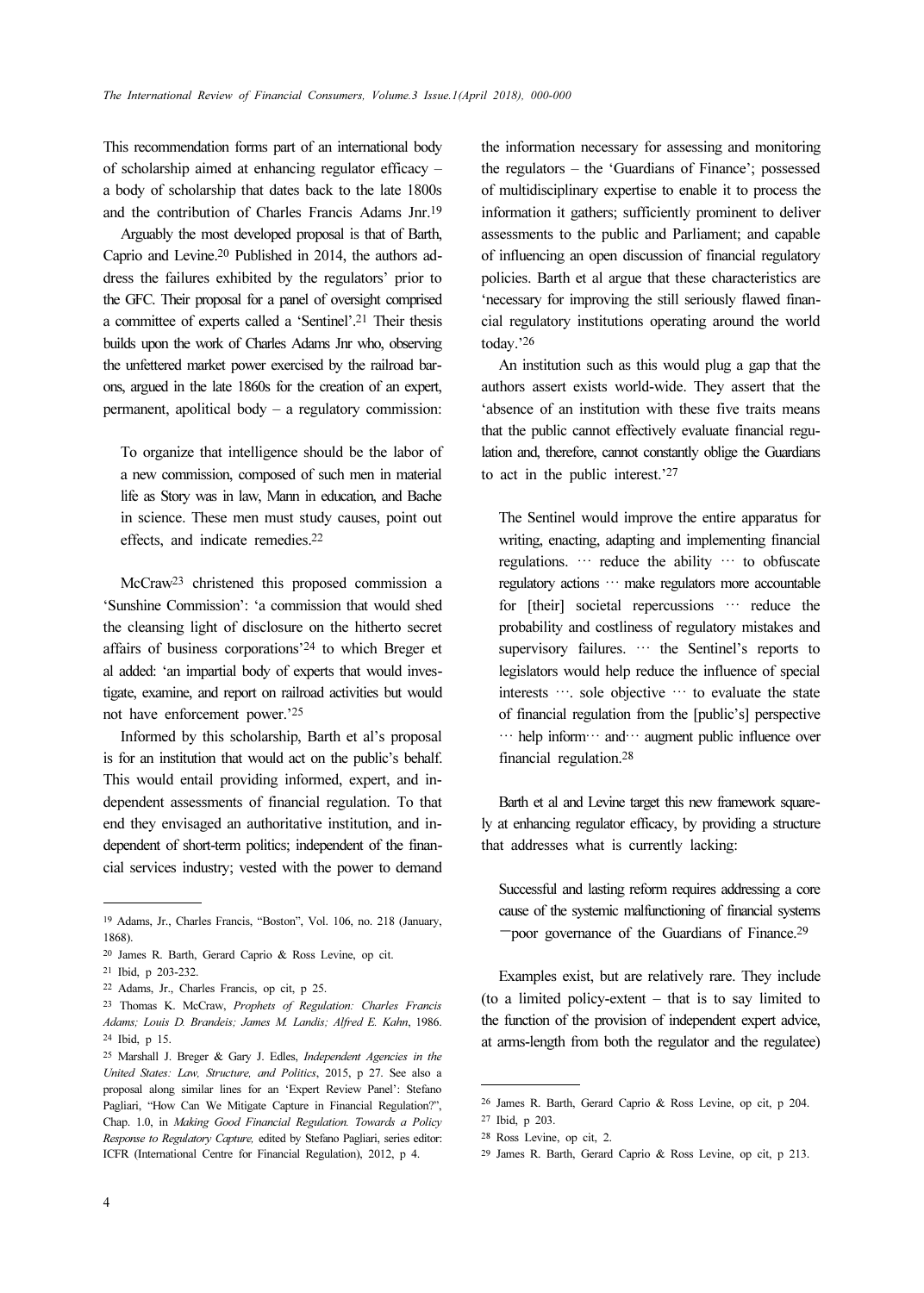the Inspector General of Taxation in Australia,30 and the UK's Financial Policy Committee (UKFPC),<sup>31</sup> established as a Statutory Body in April 2013,32 with binding authority over the agencies under its jurisdiction. UKFPC has been charged with looking for the next 'bombshell' that may strike the financial system, by identifying, monitoring, and acting against systemic risks.33 Notwithstanding the scarcity of operational precedents however, and in light of the failures of the Australian regulatory responses to date, the notion of an over-arching framework of independent, expert evaluation nonetheless bears analysing.

### Ⅲ. The Australian Response to regulatory failures

On 7 December 2014 the FSI released its Final Report. The Report made a number of recommendations, one of which specifically addressed the need to enhance regulator efficacy - Recommendation 27:

Create a new Financial Regulator Assessment Board to advise Government annually on how financial regulators have implemented their mandates. Provide clearer guidance to regulators in Statements of Expectation and increase the use of performance indicators for regulator performance.

This Financial Regulator Assessment Board would provide annual reports to government on the performance of both APRA and ASIC, as well as on the Reserve Bank of Australia's regulation of the payment-system.34 The proposed Board would analyse the regulators' performance relative to their mandates and priorities as specified in their Statements of Intent (SOIs), but not the mandates themselves.35 In a similar vein, the proposed 'Sentinel's' ambit of responsibility would entail the provision of annual reports only, in order to prevent a blurring of the boundaries of accountability.36 The proposed Assessment Board was more closely aimed at improving the efficacy of ASIC, 37 which had been found to be severely lacking.

'[analysis of ASIC's performance] showed ASIC as a timid, hesitant regulator, too ready and willing to accept uncritically the assurances of a large institution that there were no grounds for ASIC's concerns or intervention.'<sup>38</sup>

The FSI's aim in establishing such an Assessment Board was to: 'help to ensure ASIC has the appropriate skills and culture to adopt a flexible risk-based approach to its future role. Its overall performance would also be subject to annual review by the [Assessment Board].'<sup>39</sup> To that end the Board was intended to provide annual, independent advice to the Federal government on the performance of the regulators,40 and crucially, that these reports would be made public.41 In so doing this proposal would emulate, at an ideational level, the proposal put forward by McCraw42 that relies upon public exposure and opprobrium, as opposed to formal legislative instruments, to ensure that regulators remain true to their duty to protect the public interest. The FSI envisaged that the Assessment Board would evaluate the full gamut of regulator efficacy: how they discharge their mandates, balance competing priorities, allocate resources, and respond to challenges.<sup>43</sup>

In putting forward this proposal, the FSI took account of the current framework of Parliamentary oversight in Australia, but found it to be materially deficient, and inadequate to the task of monitoring the regulators, in order to ensure that they maintained a minimum level of efficacy. In particular, the occurrence of parliamentary

<sup>30</sup> Inspector-General of Taxation (IGT), "Our Role", in About us, Inspector-General of Taxation (IGT), 2018, accessed: 24 July, 2018. <sup>31</sup> Financial Policy Committee, "Financial Policy Committee", series edited by Bank of England, in Financial Stability, Bank of England, 2014, accessed: 26 September, 2014.

<sup>32</sup> Financial Services Act 2012 (United Kingdom).

<sup>33</sup> Jill Treanor, "Farewell to the FSA – and the bleak legacy of the light-touch regulator", 'Business', The Guardian/The Observer, 2013. <sup>34</sup> Financial System Inquiry, op cit, p 239.

<sup>35</sup> Ibid, p 239.

<sup>36</sup> James R. Barth, Gerard Caprio & Ross Levine, op cit, p 217.

<sup>37</sup> Financial System Inquiry, op cit, p 235.

<sup>38</sup> Senate Economics References Committee, "The Performance of The Australian Securities and Investments Commission", series edited by Senate Standing Committees on Economics, in Executive summary, Parliament of Australia, 26 June, 2014, p xviii.

<sup>39</sup> Financial System Inquiry, op cit, p 237.

<sup>40</sup> Ibid, p 240.

<sup>41</sup> Ibid, p 239.

<sup>42</sup> See fn 23, above.

<sup>43</sup> Financial System Inquiry, op cit, p 240.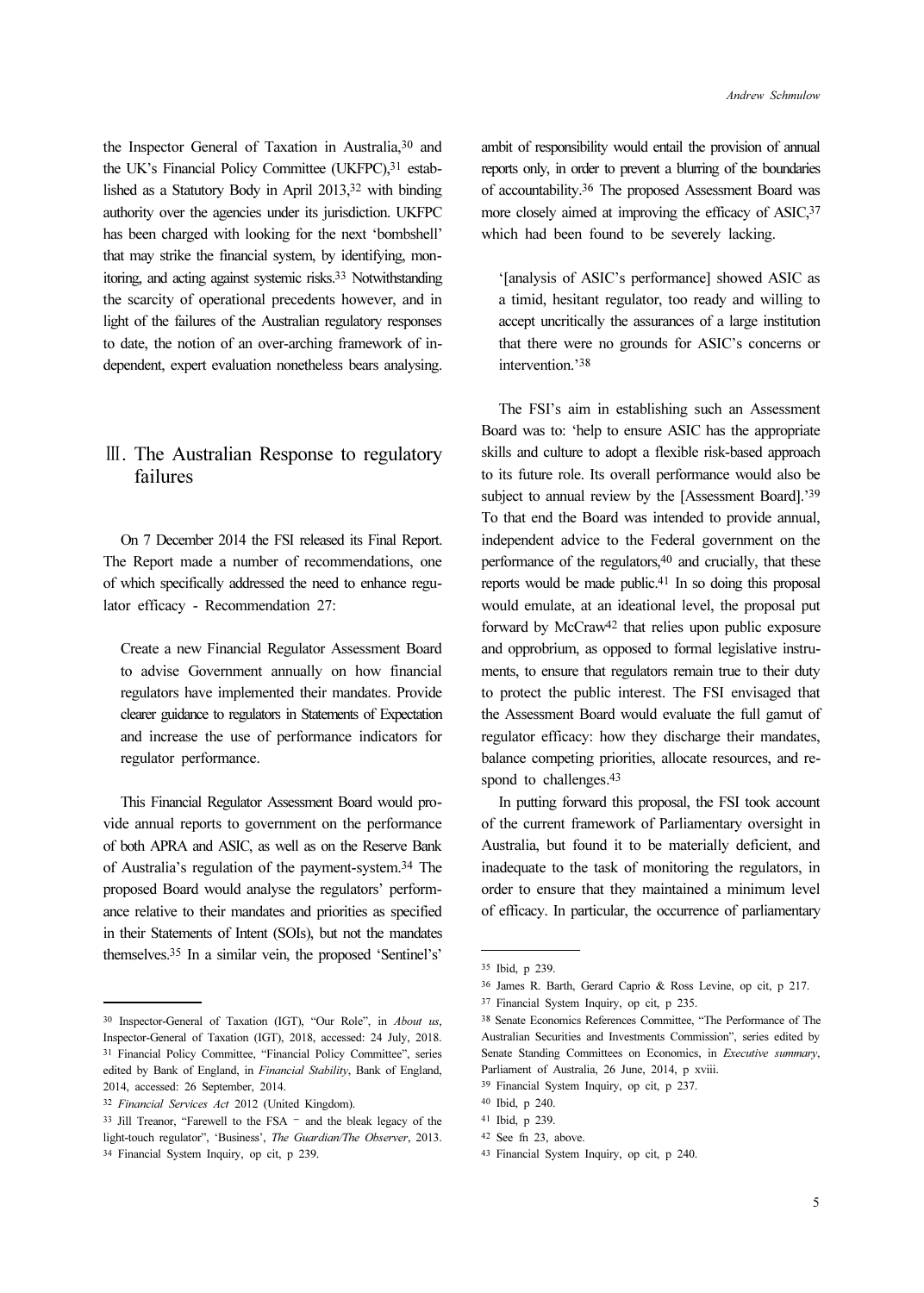assessments were found to be irregular; that whilst Parliament reviewed regulators' annual reports, its scrutiny was ad hoc, and often focused on particular issues or decisions, as opposed to overall regulator performanc e.44 This, in combination with the complexity of the regulator's mandates, made effective monitoring of the regulators difficult. Furthermore, Parliament's review of regulators' annual reports was not supported through regular, independent assessments.<sup>45</sup>

Crucially, the FSI did not call for the Assessment Board to be a separate agency – doubtless in order to avoid a blurring of the boundaries of responsibilities and jurisdictional remit – but did propose that it be supported by its own secretariat, seconded from the Federal Treasur y.46 In so doing contamination between the functions of the Assessment Board and those of Treasury could be better avoided, which the FSI deemed valuable in light of Treasury's policy role as a member of Australia's Council of Financial Regulators.<sup>47</sup>

The FSI envisaged a Board comprised of between five and seven members, who would serve in a part-time capacity, and would bring to the Board industry and regulatory expertise, but would not be drawn from current employees of regulated entities.48 The Board's assessments would be strictly ex post, and limited to reporting its findings to government.49 As such the Board would be precluded both from directing the regulators, or adjudicating upon individual complaints against the regulators,50 and nor would it be permitted to enquire into financial system regulatory policy, such as the desirability of regulators' mandates.51 Rather it would determine if the regulator's mandates, as they stood, were being met. It would, however, replace the Financial Sector Advisory Council (FSAC). Curiously, despite the fact that FSAC would be dissolved only if a Board of Assessment was established under the FSI proposal, the Australian Federal government nonetheless announced that it would reconstitute the FSAC in 2016 to provide advice to the Australian government on, inter alia, the performance of Australia's

financial system regulators, and areas in need of regulatory reform.

To be clear, this is not a de facto Financial Regulator Assessment Board, as envisaged by the FSI. Here it is of note that of the nine members of the FSAC committee, four are in banks and merchant banks, one in a non-bank financial institution (shadow bank), one in a life-assurer, two in securities issuers, and one in a funds manager. All are in executive positions in those entities (CEO, Executive Chairman, or MD).<sup>52</sup> This is, therefore, effectively a formally recognised peak industry lobby group.

Juxtaposed with that is the emphasis from the FSI on the need to avoid undue influence over the Board. As a result the FSI proposed reliance upon diversity in the composition of the Board, and/or a code of conduct.<sup>53</sup> As such these recommendations neatly reflect what was envisaged for a Sentinel by Levine:

[T]he Sentinel would be both politically independent and independent of financial markets. Senior members would be appointed for staggered terms to limit political influence. To shield it from market influences, senior staff would be prohibited from receiving compensation from the financial sector ... create an institution in which the personal motives, ambitions, and prestige of its employees are inextricably connected to accurately assessing the impact of financial regulations on the public.<sup>54</sup>

The FSI proposal envisaged a Board capable of providing guidance to regulators on how to balance competing objectives, such as 'promoting competition and efficiency, maximising business certainty and minimising compliance costs.'55 By way of example, the FSI cited that lower barriers to market entry may encourage competition and benefit consumers, but may also increase risks for consumers by allowing for the establishment of smaller, less well-capitalised, and more fragile institutions.56 Taken

<sup>44</sup> Ibid, p 241.

<sup>45</sup> Ibid, p 241.

<sup>46</sup> Ibid, p 243.

<sup>47</sup> Ibid, p 239.

<sup>48</sup> Ibid, p 239.

<sup>49</sup> Ibid, p 235/239.

<sup>50</sup> Ibid, p 239.

<sup>51</sup> Ibid, p 245.

<sup>52</sup> The Honourable Kelly O'Dwyer MP, Minister for Revenue and Financial Services, "Financial Sector Advisory Council", series edited by The Treasury, Australian Government, in Media Releases, The Treasury, Australian Government, 6 May 2016, accessed: 25 July, 2018.

<sup>53</sup> Financial System Inquiry, op cit, p 239/240.

<sup>54</sup> Ross Levine, op cit, p 2.

<sup>55</sup> Financial System Inquiry, op cit, p 241.

<sup>56</sup> Ibid, p 242, fn 18.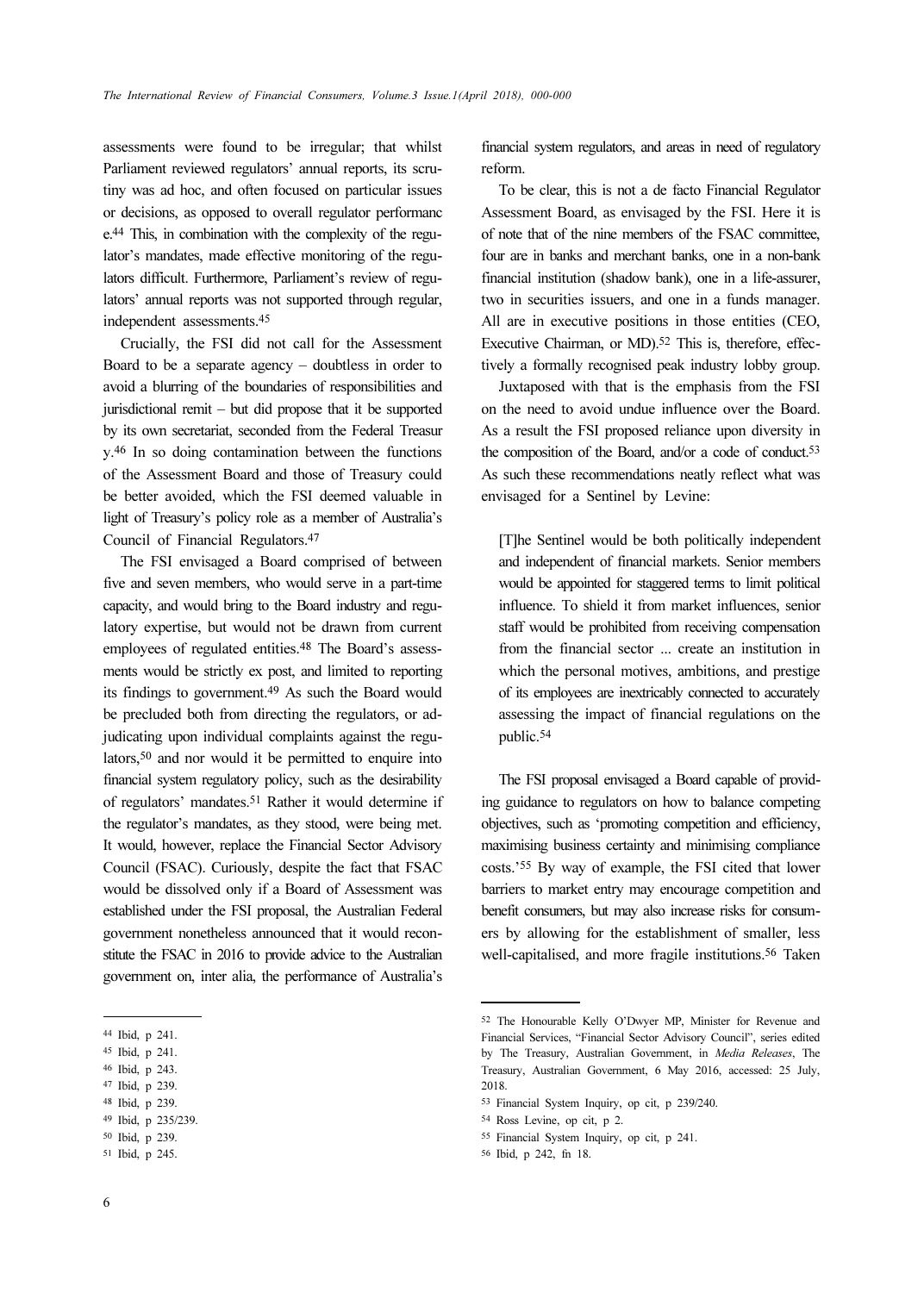together, the FSI report asserted that such a Board would 'strengthen the accountability framework governing Australia's financial sector regulators.'57 The FSI concluded that:

The Inquiry believes that creating a new Assessment Board to review regulator performance is the best way to address the gap it has identified in the current accountability framework. … would facilitate improved scrutiny of regulator performance without creating new agencies or compromising existing accountability …. [it is] not intended to reduce the independence of regulators in executing their statutory mandates.<sup>58</sup>

In light of the findings of the Senate Inquiry into the performance of ASIC,59 handed down some five months prior to the publication of the FSI Final Report, the arguments in favour of the creation of a Financial Regulator Assessment Board were compelling. Subsequent to those developments of 2014, the arguments in favour of the establishment of a FRAB have moved beyond compelling. The Australian Federal government's failure to accept the recommendation to establish an Assessment Board – the only recommendation from the FSI which the Abbott-Turnbull government rejected $60 -$  has proven catastrophic, and has been instrumental in the maintenance of a regulatory framework so unfit for purpose as to have facilitated Australia's GF(r)C.

Whilst not within the scope of this paper to analyse in depth, two further seminal developments bear mentioning as great inflexion points in the collapse of the credibility of Australia's regulatory framework: one has been alluded to earlier – the RCI. The RCI has exposed a venality and at times wickedness in the conduct of our largest financial institutions.61 As appalling as this behaviour

has been, the fecklessness, timidity, indolence and ineptitude of our conduct regulator, ASIC, has been equally shocking.62 This writer predicts that ASIC, at least in its current form, will not survive – and nor should it. In addition to its legion of other failures, too numerous and too disparate to mention here, ASIC stands accused, by this writer at least, of no-less than having undermined Australian rule of law.

The second significant inflexion point in the performance of Australia's regulators was revealed in February 2018 with the release of the Interim Report of the Australian Productivity Commission's inquiry into the financial industry.63 The Commission concluded that Australia's financial industry has devolved into a four-bank oligopol y,64 bereft of competition, abusive and exploitative of its customers,65 and comprising, now, the most profitable banks in the world by return on equity.66 The Commission

<sup>57</sup> Ibid, p 240.

<sup>58</sup> Ibid, p 244.

<sup>59</sup> See fn 39, above.

<sup>60</sup> Australian Government, "Improving Australia's Financial System, Government response to the Financial System Inquiry", series edited by The Treasury of the Australian Government, The Treasury, Commonwealth Government of Australia, 2015, p 23.

<sup>61</sup> See for example: Clancy Yeates, op cit; Elizabeth Redman & Cliona O'Dowd, op cit; Dr Benjamin Koh, op cit; Emily Stewart, op cit; Stephen Letts, "ANZ, NAB agree to \$100 million settlement of swap rate rigging case", series edited by Australian Broadcasting Corporation, in Analysis, Australian Broadcasting Corporation, 10 November 2017, 3:03 pm, accessed: 20 March, 2018.

<sup>62</sup> John Durie, "Regulator bares its teeth", 'Feature Edition', The Australian, Feature Edition ed., 2016; Andrew Schmulow, "New laws on bankers behaving badly don't matter in light of ASIC inaction", 'Business & Economy', The Conversation, 2016 3:09 PM AEDT; Ian Ramsay & Miranda Webster, op cit; Ian Verrender, op cit; Dan Ziffer, op cit; Andrew Schmulow, "APRA and ASIC have the legal power to sack bank heads, but they need will power", 'Business & Economy', The Conversation, 2018, 3:25 pm.

<sup>63</sup> Peter Harris, Julie Abramson & Stephen King, "Competition in the Australian Financial System, Draft Report", Productivity Commission, Government of Australia, Productivity Commission, January, 2018. <sup>64</sup> Ibid, p 32.

<sup>65</sup> Citizens Electoral Council of Australia, "APRA blatantly props up housing bubble to rescue the crooked banks", in Media Releases, Citizens Electoral Council of Australia, Friday, 27 April, 2018, accessed: 25 July, 2018; Stephen Letts, "Big banks get \$19b benefit over rivals from financial rules", series edited by Australian Broadcasting Corporation, in News, Australian Broadcasting Corporation, 16 November 2016, 12:26 pm, accessed: 25 July, 2018; Bendigo and Adelaide Bank Bank of Queensland, ME Bank and Suncorp Bank, "Levelling the Playing Field", in Financial System Inquiry, Financial Services, Financial System Inquiry, Regional Banks Submission to the Financial System Inquiry, March, 2014; Anonymous, "Loyal bank customers exploited: Productivity Commission draft report", 8 February, 2018, accessed: 23 July, 2018; Paul Karp, "Banks are exploiting loyal customers, warns Productivity Commission", 'News/Australia', The Guardian, Australia edition ed., 2018 7:48 am AEDT; J Eyers, "How APRA became the regulator of choice", 'Banking & Finance', Australian Financial Review, 2017 at 11:00 pm; Peter Ryan, "'Four pillars' banking policy is 'ad hoc' and 'redundant', Productivity Commission warns", series edited by Australian Broadcasting Corporation, in News, Australian Broadcasting Corporation, 7 February 2018, 5:03am, accessed: 22 July, 2018.

<sup>66</sup> Anonymous, "FactCheck: do Australian banks have double the return on equity of banks in other developed economies?", The Conversation, 2017 12.50 pm AEST; Adam Courtenay, "Aussie banks the world's most profitable", Your Week InFinance, (2016), (accessed: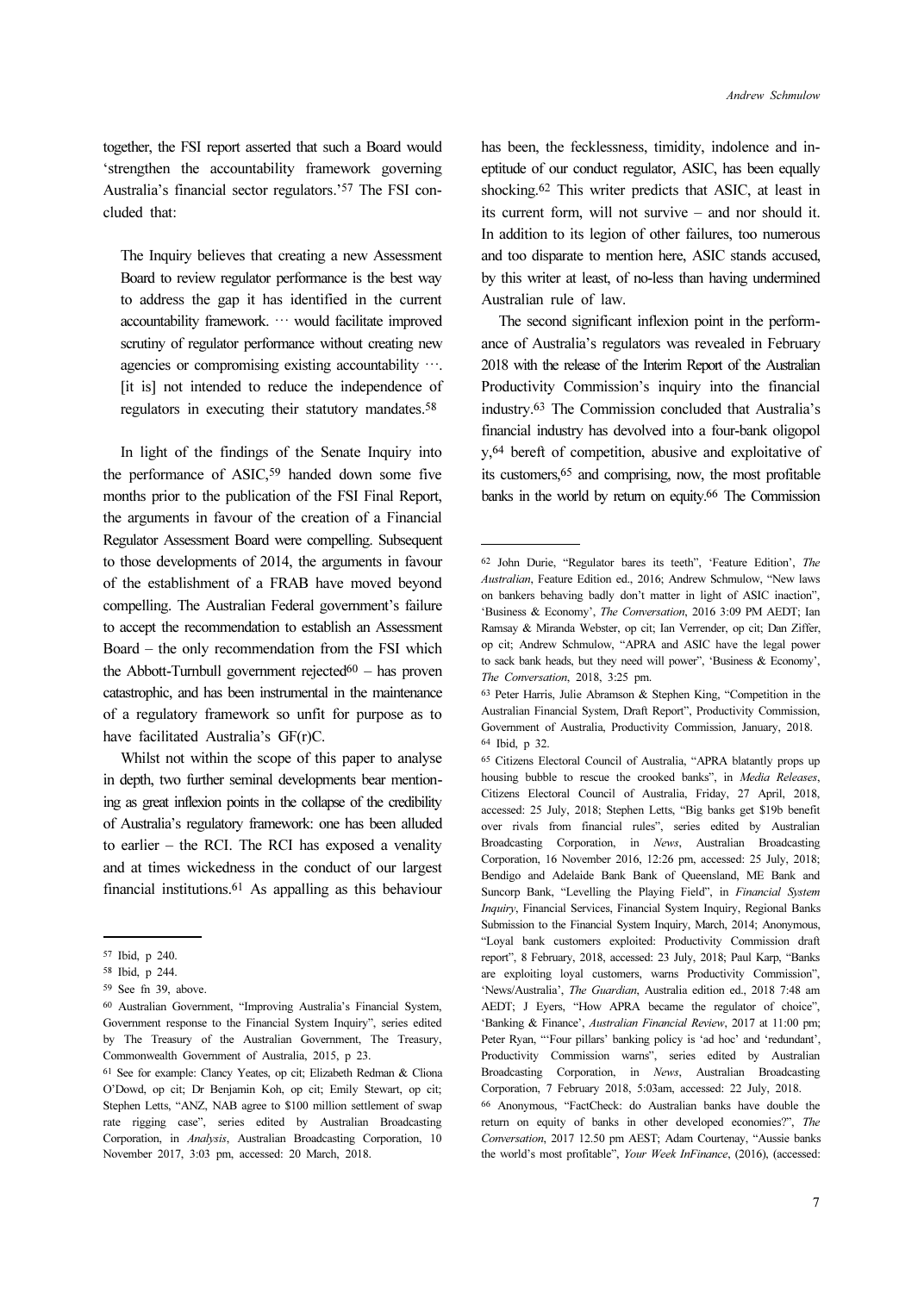sheeted much of the blame for this outcome to the policies of the Australian bank regulator, APRA.67 Under those policies Australia's big four banks (the Australia New Zealand (ANZ) Banking Group; the Commonwealth Bank; National Australia Bank (NAB); and Westpac Bank) have gone from enjoying significant market share prior to the GFC, to today, where their market share is now crushingly dominant.68 In the process of becoming the most profitable banks in the world, Australia's banks have sapped-dry the remainder of the real economy.69 While APRA may claim that it does not have a competition mandate, and whilst that may be true, it is also true that APRA is required to maintain regulatory neutrality.

In performing and exercising its functions and powers, APRA is to balance the objectives of financial safety and efficiency, competition, contestability and competitive neutrality…<sup>70</sup>

However, its deployment of internal ratings-based models (IRBs) for the four largest of Australia's banks is but one example of a lack of regulatory neutrality – one which according to Australia's second- and third-tier banks has consistently favoured the big four in respect of their costs of funding, and which in turn has enabled the big four to gain an unassailable competitive advantage in the market.<sup>71</sup>

There are further examples of deep, systemic distortions that are now evident in the Australian economy, which may not be possible to rectify, and which point to serious and sustained deficiencies in the manner in which Australia's bank regulator has approached its task. Possibly the most socially disruptive of these is the increase in the price of residential property in Australia's major population centres, particularly Melbourne and Sydney. There are credible arguments that have been made that these two property markets – now of the most expensive in the world – became so as a consequence of capital adequacy rules laid down by APRA.72 In particular, as residential property is classified as a 'tier 1' asset, the amount of capital that Australia's banks are required to retain in order to extend residential mortgages is lower than the amount of capital they are required to retain for any other kind of loan. As a consequence Australia's banks have channelled ever greater amounts of money into mortgages, and in the process activated a spiral of more money chasing ever more valuable property, leading to ever greater impetus to invest in property.73 Indeed, residential property has, for the past twenty years at least, been Australia's slow-motion Bitcoin.

To be clear, these distortions to the housing market and the lack of competition have seriously eroded consume protection: in the case of competition, the provision of a fair and accessible market; in the case of the mortgages, home-ownership accessible not only to the wealthy or the very wealthy. While the FRAB, like the proposed Sentinel, would not inquire into *financial system regu*latory policy, and the concomitant regulator mandates that emanate there from, it would be empowered to evaluate a financial system regulator's policies, to determine whether they were well-suited to contributing to the dis-

<sup>29</sup> March), published electronically; cf Gaurav Sodhi, "Why Australian banks earn so much profit", Intelligent Investor, (2016), (accessed: 4 October), published electronically.

<sup>67</sup> J Eyers, op cit; Citizens Electoral Council of Australia, "APRA blatantly props up housing bubble to rescue the crooked banks", (2018), (accessed: Friday, 27 April), published electronically; Stephen Letts, "Big banks get \$19b benefit over rivals from financial rules", op cit.

<sup>68</sup> Bendigo and Adelaide Bank Bank of Queensland, ME Bank and Suncorp Bank, op cit, p 2; Peter Harris, Julie Abramson & Stephen King, op cit, p 3.

<sup>69</sup> Industry Super Australia, "Financing Australia's Growth", series edited by The Financial System Inquiry, Reserve Bank of Australia, 31 March, 2014, p 56; Andrew Leigh & Adam Triggs, "A few big firms. Concentrated markets and a lack of competition are damaging the Australian economy", The Monthly (17 May, 2017).

<sup>70</sup> S 8 (2), Australian Prudential Regulation Authority Act (Cth), No. 50 of 1998.

<sup>71</sup> Stephen Letts, "Bank debt ratios expose Basel's faulty risk weightings", series edited by Australian Broadcasting Corporation, in Analysis, Australian Broadcasting Corporation, 18 June 2015, 4:23 am, accessed: 25 July, 2018; House of Representatives Committees, "Review of the Four Major Banks: First Report", series edited by Standing Committee on Economics, in Review of the Four Major Banks, Parliament of

Australia, November 2016, accessed: 25 July, 2018, p 27; Bendigo and Adelaide Bank Bank of Queensland, ME Bank and Suncorp Bank, op cit, p 4/5; Jim Minifie & Rodney Maddock, "FactCheck: do Australian banks have double the return on equity of banks in other developed economies?", 'Fact Check', The Conversation, 2017, 12:50 pm AEST, p 3. See also: Adrian Blundell-Wignall & Paul Atkinson, "German Bundestag Finance Committee Hearing on the Draft Bank-Separation Law (Drucksache 17/12601) <sup>-</sup> 22 April 2013. Statement by Adrian Blundell-Wignall and Paul Atkinson", Organisation for Economic Co-operation and Development (OECD)/Organisation de coopération et de développement économiques (OCDE), 22 April, 2013, p 5.

<sup>72</sup> Gaurav Sodhi, op cit.; Citizens Electoral Council of Australia, "APRA blatantly props up housing bubble to rescue the crooked banks", op cit. <sup>73</sup> Stephen Letts, "Big banks get \$19b benefit over rivals from financial rules", op cit.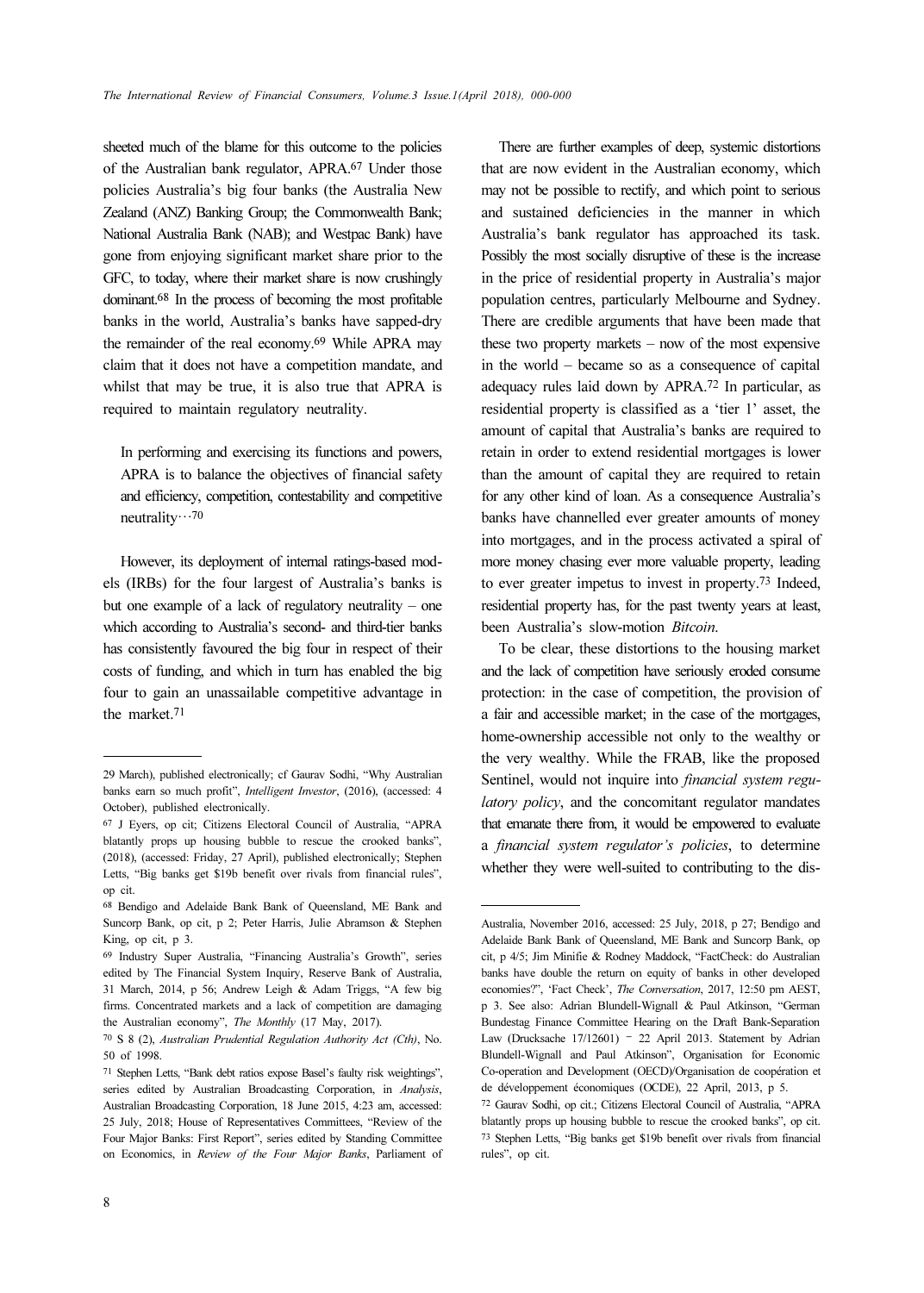charge of the regulator's mandate?

It should be noted also that examples of APRA's failures as a regulator and the concomitant detriment to consumers is not confined to distortions created by APRA's own internal policies. Included are implementation and enforcement failures. The RCI has heard evidence that APRA knew about misconduct, fraud and theft being committed against Superannuation members on an industrial scale - 15,000 criminal breaches at Commonwealth Bank for its failure to move default Superannuation accounts into 'MySuper' accounts,74 which in turn attract no fees – to turning a blind-eye to 550,000 Superannuation members at various divisions of National Australia Bank being charged fees for no service – a form of theft. Remediation just for fees for no service is expected to top AUD\$ 1 billion.75 Throughout this time APRA took no legal action of any kind. To this end APRA stands accused of colluding with regulatees, not simply so that the regulated entities in question could escape past instances of consumer abuse, but that they could continue to commit abuses against their customers, on an industrial scale, within sight of the regulator, and to continue doing so for several years further, without any form of sanction. In the case of a division of Commonwealth Bank's 15,000 criminal breaches of MySuper legislation, this was allowed to continue for a further two years after the regulator first became aware of this allegedly criminal misconduct.<sup>76</sup>

It is submitted that the case studies suggest that the approach of neither APRA nor ASIC to regulation of superannuation entities is sufficient to achieve specific or general deterrence. The evidence suggests that APRA is reluctant to commence court proceeding and to take public enforcement action.<sup>77</sup>

#### Ⅳ. Conclusion

With these factors in mind it was already in 2014 important for the continued health and future prospects of the Australian economy that a framework be implemented to evaluate the performance of the financial sector regulators. This was evident at the time, thanks to the findings of the Senate Inquiry into the performance of ASIC, and it has become more evident with each passing year since.

The revelations before the RCI are of a kind that not only can they not be ignored, but they will not be ignored. Neither the current government nor a future Opposition-led government will be capable of resisting implementation, to some degree or another, of the far-reaching changes that the Australian electorate will undoubtedly demand. As a consequence the reconsideration of the proposal for the establishment of a Financial Regulator Assessment Board is more crucial than ever before. The time for that reconsideration is now.

#### References

- Adams, Jr., Charles Francis, "Boston", Vol. 106, no. 218, January, 1868, pp: 1-25, http://www.jstor.org.ezpro xy.library.uwa.edu.au/stable/pdf/25108129.pdf.
- Anonymous, "FactCheck: do Australian banks have double the return on equity of banks in other developed economies?", The Conversation, published by The Conversation Media Group, Melbourne, VIC, 2017 12.50 pm AEST, http://theconversation. com/factcheck-do-australian-banks-have-double-t he-return-on-equity-of-banks-in-other-developedeconomies-77784.
- Anonymous, "Loyal bank customers exploited: Productivity Commission draft report", 8 February, 2018, accessed: 23 July 2018, https://www.therealestatec onversation.com.au/news/2018/02/08/loyal-bankcustomers-exploited-productivity-commission-dr aft-report/1518040786.
- Australian Government, "Improving Australia's Financial System, Government response to the Financial System Inquiry", series edited by The Treasury

<sup>74</sup> Adele Ferguson, "Banking royal commission: APRA a 'hear no evil, see no evil' regulator", 'Business/Banking & Finance/Financial Services', The Australian Financial Review, 2018 at 11:00 PM.

<sup>75</sup> Joanna Mather, "Banking royal commission: APRA hasn't taken court action over super law breaches", 'Personal Finance', Australian Financial Review, 2018 at 3:00 PM.

<sup>76</sup> Ruth Williams, "'Behind closed doors?': super watchdog grilled over enforcement record", 'Business Day', The Sydney Morning Herald, 2018. <sup>77</sup> Royal Commission into Misconduct in the Banking, Superannuation and Financial Services Industry, "Module 5: Superannuation Closing Submissions", in Royal Commission into Misconduct in the Banking, Superannuation and Financial Services Industry, 24 August, 2018, § 814, p 216.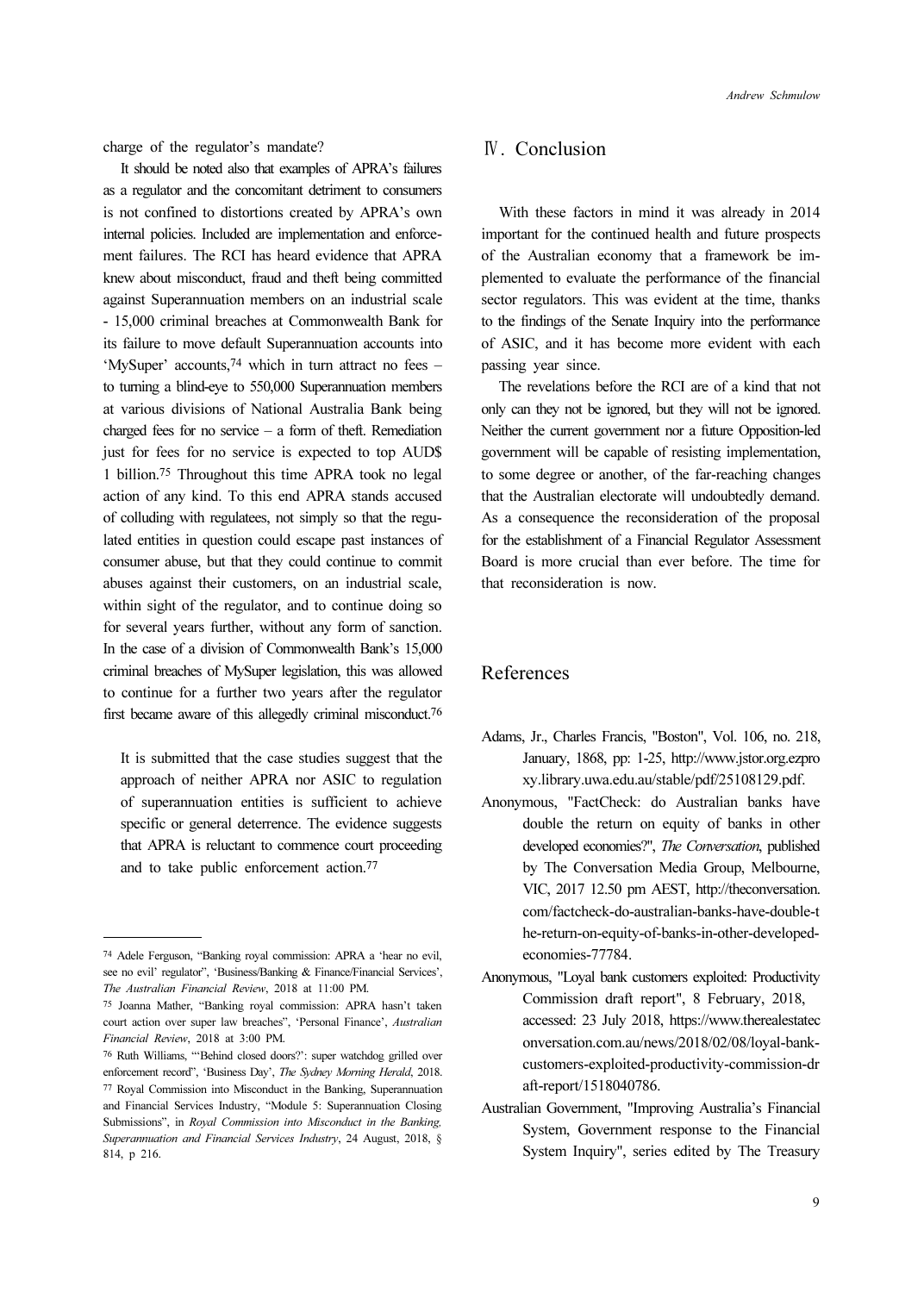of the Australian Government, The Treasury, Commonwealth Government of Australia, published by The Australian Government, the Treasury, Canberra, ACT, 2015, pp 1-26, http://www.treasur y.gov.au/~/media/Treasury/Publications and Medi a/Publications/2015/Government response to the Financial System Inquiry/Downloads/PDF/Gover nment response to FSI 2015.ashx.

- Baker, Andrew, "Restraining Regulatory Capture? Anglo-America, Crisis Politics and Trajectories of Change in Global Financial Governance", International Affairs (Royal Institute of International Affairs 1944-), Vol. 86, no. 3, May, 2010, pp: 647-663, http://www.jstor.org/stable/40664273.
- Bank of Queensland, Bendigo and Adelaide Bank, ME Bank and Suncorp Bank, "Levelling the Playing Field", in Financial System Inquiry, Financial Services, Financial System Inquiry, Regional Banks Submission to the Financial System Inquiry, published by The Financial System Inquiry, Sydney, NSW, March 2014, pp 1-91, http://competi tionpolicyreview.gov.au/files/2014/06/Regional\_ Banks.pdf.
- Barth, James R., Gerard Caprio & Ross Levine, "Making the Guardians of Finance Work for Us", Chap. 8, in Guardians of Finance: Making Regulators Work for Us, published by MIT Press, Cambridge, MASS, 2012, pp 203-232, http://www.jstor.org/sta ble/j.ctt1287hdx.12.
- Blundell-Wignall, Adrian & Paul Atkinson, "German Bundestag Finance Committee Hearing on the Draft Bank-Separation Law (Drucksache 17/12601) – 22 April 2013. Statement by Adrian Blundell-Wignall and Paul Atkinson", Organisation for Economic Co-operation and Development (OECD)/ Organisation de coopération et de développement économiques (OCDE), published by Organisation for Economic Co-operation and Development, Paris, France, 22 April 2013, pp 1-9, https://www.oecd.or g/finance/BundestagDraftBankLaw.pdf.
- Breger, Marshall J. & Gary J. Edles, Independent Agencies in the United States: Law, Structure, and Politics, published by Oxford University Press, Oxford, UK, 2015, 562 pages, pp 1-562, 0199812128, 97801998 12127, https://books.google.com.au/books?id=Eb blBgAAQBAJ.

Citizens Electoral Council of Australia, "APRA blatantly

props up housing bubble to rescue the crooked banks", in Media Releases, published by Citizens Electoral Council of Australia, Melbourne, VIC, Friday, 27 April, 2018, accessed: 25 July 2018, http://cecaust.com.au/releases/2018\_04\_27\_APR A.html.

- Citizens Electoral Council of Australia, "APRA blatantly props up housing bubble to rescue the crooked banks", (2018), (accessed: Friday, 27 April), published electronically Media Release, http://cecaust.com.a u/releases/2018\_04\_27\_APRA.html.
- Claessens, Stijn & Laura Kodres, "The Regulatory Responses to the Global Financial Crisis: Some Uncomfortable Questions", in IMF Working Paper, no. WP/14/46, Research Department and Institute for Capacity Development, International Monetary Fund, published by International Monetary Fund, Washington, DC, March 2014, pp 1-39, https://ww w.imf.org/external/pubs/ft/wp/2014/wp1446.pdf.
- Courtenay, Adam, "Aussie banks the world's most profitable", Your Week InFinance, (2016), (accessed: 29 March), published electronically by Financial Services Institute of Australasia (FINSIA), Sydney, NSW, pp. 1-4, https://finsia.com/insights/news/ne ws-article/2016/03/29/aussie-banks-the-world-smost-profitable.
- Durie, John, "Regulator bares its teeth", 'Feature Edition', The Australian, Feature Edition ed., published by News Limited Australia, Sydney, NSW, 2016, pp 37, http://search.ebscohost.com.ezproxy.library.u wa.edu.au/login.aspx?direct=true&db=nfh&AN= 9X9AUSNEWSMMGLSTRY000158713462&sit e=ehost-live.
- Eyers, J, "How APRA became the regulator of choice", 'Banking & Finance', Australian Financial Review, published by Fairfax Media Ltd, Sydney, NSW, 2017 at 11:00 pm, https://www.afr.com/business/b anking-and-finance/how-the-financial-regulatorwent-from-minor-player-to-dominant-power-in-j ust-one-generation-20170913-gyh0ep.
- Ferguson, Adele, "Banking royal commission: APRA a 'hear no evil, see no evil' regulator", 'Business/Banking & Finance/Financial Services', The Australian Financial Review, published by Fairfax Media, Sydney, NSW, 2018 at 11:00 PM, https://www.afr.c om/business/banking-and-finance/financial-servic es/banking-royal-commission-apra-a-hear-no-evil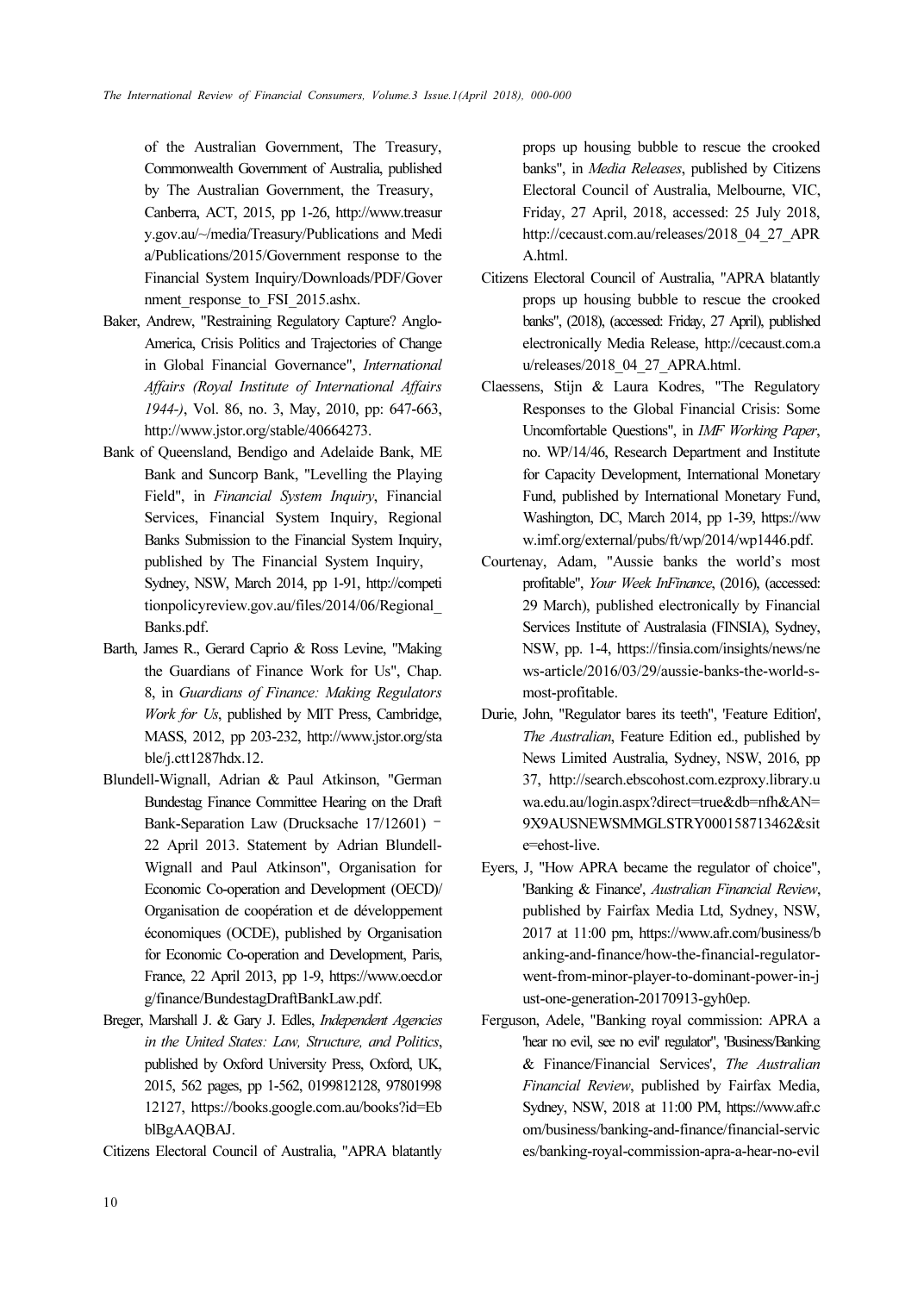-see-no-evil-regulator-20180819-h145y5.

- Financial Policy Committee, "Financial Policy Committee", series edited by Bank of England, in Financial Stability, published by Bank of England, London, 2014, accessed: 26 September 2014, http://www.ba nkofengland.co.uk/financialstability/pages/fpc/de fault.aspx.
- Financial System Inquiry, "Financial System Inquiry Final Report", series edited by The Treasury of the Australian Government, The Treasury, Commonwealth Government of Australia, published by The Australian Government, the Treasury, Canberra, ACT, November 2014, pp 1-320, http://fsi.gov.au/files/2014/11/FSI Final Report.pdf.
- Harris, Peter, Julie Abramson & Stephen King, "Competition in the Australian Financial System, Draft Report", Productivity Commission, Government of Australia, Productivity Commission, published by Government of Australia, Canberra, ACT, January 2018, pp 1-628, http://www.pc.gov.au/inquiries/current/fin ancial-system/draft/financial-system-draft.pdf.
- House of Representatives Committees, "Review of the Four Major Banks: First Report", series edited by Standing Committee on Economics, in Review of the Four Major Banks, published by Parliament of Australia, Canberra, ACT, November 2016, accessed: 25 July 2018, https://www.aph.gov.au/~/ media/02 Parliamentary Business/24 Committees/ 243 Reps Committees/Economics/45p/Four Major Banks - First Report/Final - Review of the Four Major Banks First Report.pdf?la=en.
- Industry Super Australia, "Financing Australia's Growth", series edited by The Financial System Inquiry, Reserve Bank of Australia, published by The Financial System Inquiry, Sydney, NSW, 31 March 2014, pp 1-338, http://fsi.gov.au/files/2014/04/Ind ustry\_Super\_Australia\_2014.pdf.
- Inspector-General of Taxation (IGT), "Our Role", in About us, published by Inspector-General of Taxation (IGT), Sydney, NSW, 2018, accessed: 24 July 2018, http://igt.gov.au/about-us/our-role/.
- Johnson, Simon & James Kwak, 13 Bankers: The Wall Street Takeover and the Next Financial Meltdown, published by Pantheon Books, New York, NY, 2010, 304 pages, 9780307379054.
- Karp, Paul, "Banks are exploiting loyal customers, warns Productivity Commission", 'News/Australia', The

Guardian, Australia edition ed., published by Guardian News and Media Limited, Sydney, NSW, 2018 7:48 am AEDT, https://www.theguardian.co m/australia-news/2018/feb/07/productivity-comm ission-says-financial-system-allows-banks-to-exp loit-customers.

- Koh, Dr Benjamin, "The Price of Silence: by Commonwealth Bank whistleblower Dr Benjamin Koh", series edited by Michael West, in Finance, published by Michael West, Perth, WA, 30 May, 2018 accessed: 4 July 2018, https://www.michaelwest.com.au/theprice-of-silence-by-commonwealth-bank-whistle blower-dr-benjamin-koh/.
- Leigh, Andrew & Adam Triggs, "A few big firms. Concentrated markets and a lack of competition are damaging the Australian economy", The Monthly, 17 May, 2017, pp: 1-15, https://www.themonthly.c om.au/blog/andrew-leigh-and-adam-triggs/2017/1 7/2017/1495011536/few-big-firms.
- Letts, Stephen, "ANZ, NAB agree to \$100 million settlement of swap rate rigging case", series edited by Australian Broadcasting Corporation, in Analysis, published by Australian Broadcasting Corporation, Sydney, NSW, 10 November 2017, 3:03 pm, accessed: 20 March 2018, http://www.abc.net.au/n ews/2017-11-10/anz-nab-agree-to-\$100m-settlem ent-of-swap-rate-fixing-case/9138796.
- Letts, Stephen, "Bank debt ratios expose Basel's faulty risk weightings", series edited by Australian Broadcasting Corporation, in Analysis, published by Australian Broadcasting Corporation, Sydney, NSW, 18 June 2015, 4:23 am, accessed: 25 July 2018, http://www. abc.net.au/news/2014-10-02/big-bank-profit-to-b e-hit-as-apra-questions-housing-risk-assess/5785 940.
- Letts, Stephen, "Big banks get \$19b benefit over rivals from financial rules", series edited by Australian Broadcasting Corporation, in News, published by Australian Broadcasting Corporation, Sydney, NSW, 16 November 2016, 12:26 pm, accessed: 25 July 2018, http://www.abc.net.au/news/2016-11 -16/big-banks-get-19-billion-dollar-benefit-over-r ivals/8030498.
- Levine, Ross, "The governance of financial regulation: reform lessons from the recent crisis", series edited by Monetary and Economic Department, in BIS Working Paper, Vol. 329, Bank for International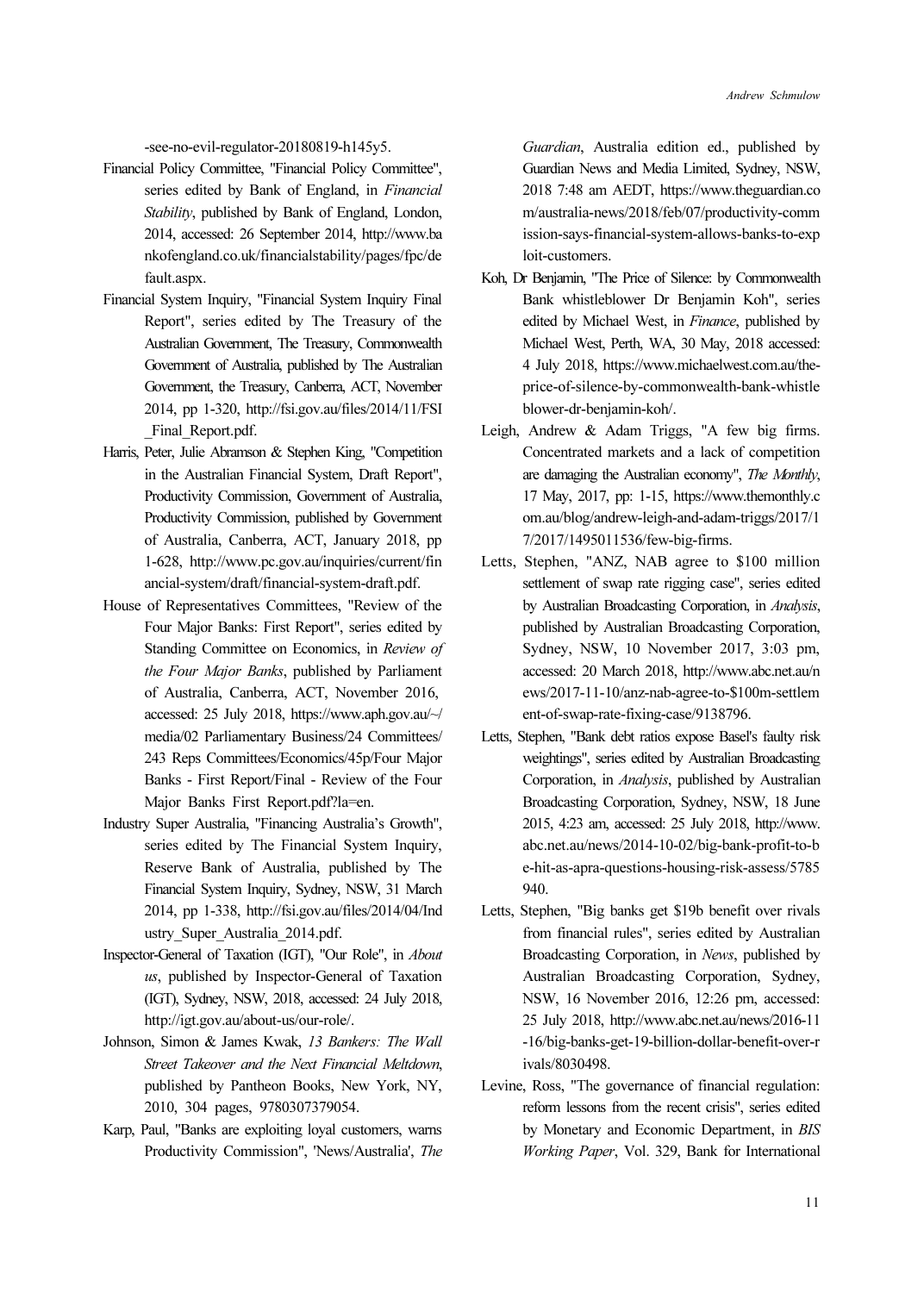Settlements, published by Bank for International Settlements, Basel, CH, November 2010, pp 1-24, https://www.bis.org/publ/work329.pdf.

- Mather, Joanna, "Banking royal commission: APRA hasn't taken court action over super law breaches", 'Personal Finance', Australian Financial Review, published by Fairfax Media Ltd, Sydney, NSW, 2018 at 3:00 PM https://www.afr.com/personal-fin ance/superannuation-and-smsfs/banking-royal-co mmission-apra-hasnt-taken-court-action-over-sup er-law-breaches-20180817-h143yv.
- McCraw, Thomas K., Prophets of Regulation: Charles Francis Adams; Louis D. Brandeis; James M. Landis; Alfred E. Kahn, published by Harvard University Press, Cambridge MASS, 1986, 416 pages, pp 1-416, 9780674716087, https://quod-lib-umich-edu.ezpr oxy.library.uwa.edu.au/cgi/t/text/pageviewer-idx? c=acls;cc=acls;rgn=full text;idno=heb00673.000 1.001;didno=heb00673.0001.001;view=image;se q=00000013;node=heb00673.0001.001%3A2.
- Minifie, Jim & Rodney Maddock, "FactCheck: do Australian banks have double the return on equity of banks in other developed economies?", 'Fact Check', The Conversation, published by The Conversation Media Group, Melbourne, VIC, 2017, 12:50 pm AEST, http://theconversation.com/factch eck-do-australian-banks-have-double-the-return-o n-equity-of-banks-in-other-developed-economies -77784.
- Monnet, Eric, Stefano Pagliari & Shahin Vallée, "Europe Between Financial Repression And Regulatory Capture", in Finance & Financial Regulation, Bruegel Working Paper 2014/08, Bruegel, published by Bruegel, Brussels, BEL, July 2014, pp 1-17, http://bruegel.org/wp-content/uploads/im ported/publications/WP\_2014\_08\_.pdf.
- Pagliari, Stefano, "How Can We Mitigate Capture in Financial Regulation?", Chap. 1.0, in Making Good Financial Regulation. Towards a Policy Response to Regulatory Capture, edited by Stefano Pagliari, series editor: ICFR (International Centre for Financial Regulation), published by Grosvenor House Publishing Limited, Guildford, UK, 2012, pp 1-49, http://www.stefanopagliari.net/making\_g ood\_financial\_regul.pdf.
- Ramsay, Ian & Miranda Webster, "ASIC Enforcement Outcomes: Trends and Analysis", Company and

Securities Law Journal, Vol. 35, no. 5, November, 2017, pp: 289-321, https://www-westlaw-com-au.e zproxy.library.uwa.edu.au/maf/wlau/app/docume nt?&src=search&docguid=I03c87dd1bd9411e79c 6392f7a6424d52&epos=20&snippets=true&fcwh =true&startChunk=1&endChunk=1&nstid=std-a nz-highlight&nsds=AUNZ\_SEARCHALL&isTo cNav=true&tocDs=AUNZ\_AU\_JOURNALS\_T OC&context=9&extLink=false&searchFromLink Home=true.

- Redman, Elizabeth & Cliona O'Dowd, "Banking royal commission live: CBA may have breached ASIC Act, Hayne told", 'News', The Australian, published by News Limited Australia, Sydney, NSW, 2018 at 4:43 PM, https://www.theaustralian.com.au/new s/banking-royal-commission-live/news-story/672 b9985737b2d23aa1a36829d01a41a.
- Royal Commission into Misconduct in the Banking, Superannuation and Financial Services Industry, "Home", published by Royal Commission into Misconduct in the Banking, Superannuation and Financial Services Industry, 2018, accessed: 11 January 2018, https://financialservices.royalcomm ission.gov.au/Pages/default.aspx.
- Royal Commission into Misconduct in the Banking, Superannuation and Financial Services Industry, "Module 5: Superannuation Closing Submissions", in Royal Commission into Misconduct in the Banking, Superannuation and Financial Services Industry, Melbourne, VIC, 24 August, 2018, https://financialservices.royalcommission.gov.au/ public-hearings/Documents/Round-5-closing-sub missions/Round-5-Closing-Submissions.pdf.
- Ryan, Peter, "'Four pillars' banking policy is 'ad hoc' and 'redundant', Productivity Commission warns", series edited by Australian Broadcasting Corporation, in News, published by Australian Broadcasting Corporation, Sydney, NSW, 7 February 2018, 5:03am, accessed: 22 July 2018, http://www.abc.ne t.au/news/2018-02-07/productivity-commission-w arns-four-pillars-banking-policy-ad-hoc/9402742.
- Schmulow, Andrew, "APRA and ASIC have the legal power to sack bank heads, but they need will power", 'Business & Economy', The Conversation, published by The Conversation Media Group, Melbourne, VIC, 2018, 3:25 pm, http://www.abc.net.au/news/2018-0 5-01/banking-royal-commission:-apra-and-asic-n